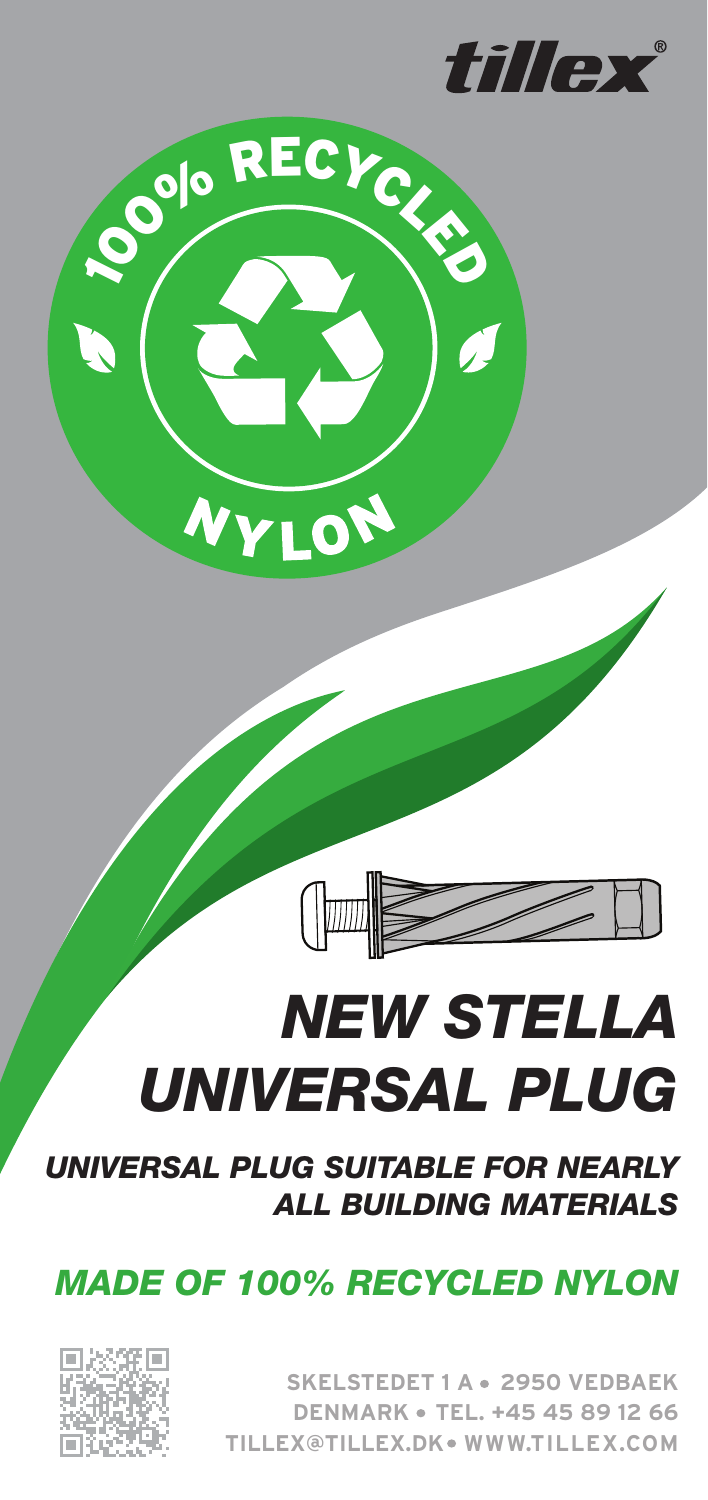### A HIGHLY EFFECTIVE UNIVERSAL PLUG FOR FIXING HEAVY LOADS TO PLASTERBOARD **AND SOLID MATERIALS**

Material: High quality recycled Nylon (Polyamid 6). Halogen free and withstand temperatures from  $-40$  °C to  $+80$ °C

Screw: Strong screw, steel quality 8.8, zinc plated, min. 5 my.



CONCRETE



PLASTERBOARD  $(26$ mm $)$ 



PLASTERBOARD  $(13mm)$ 



HOLLOW BRICK



CAVITY WALL

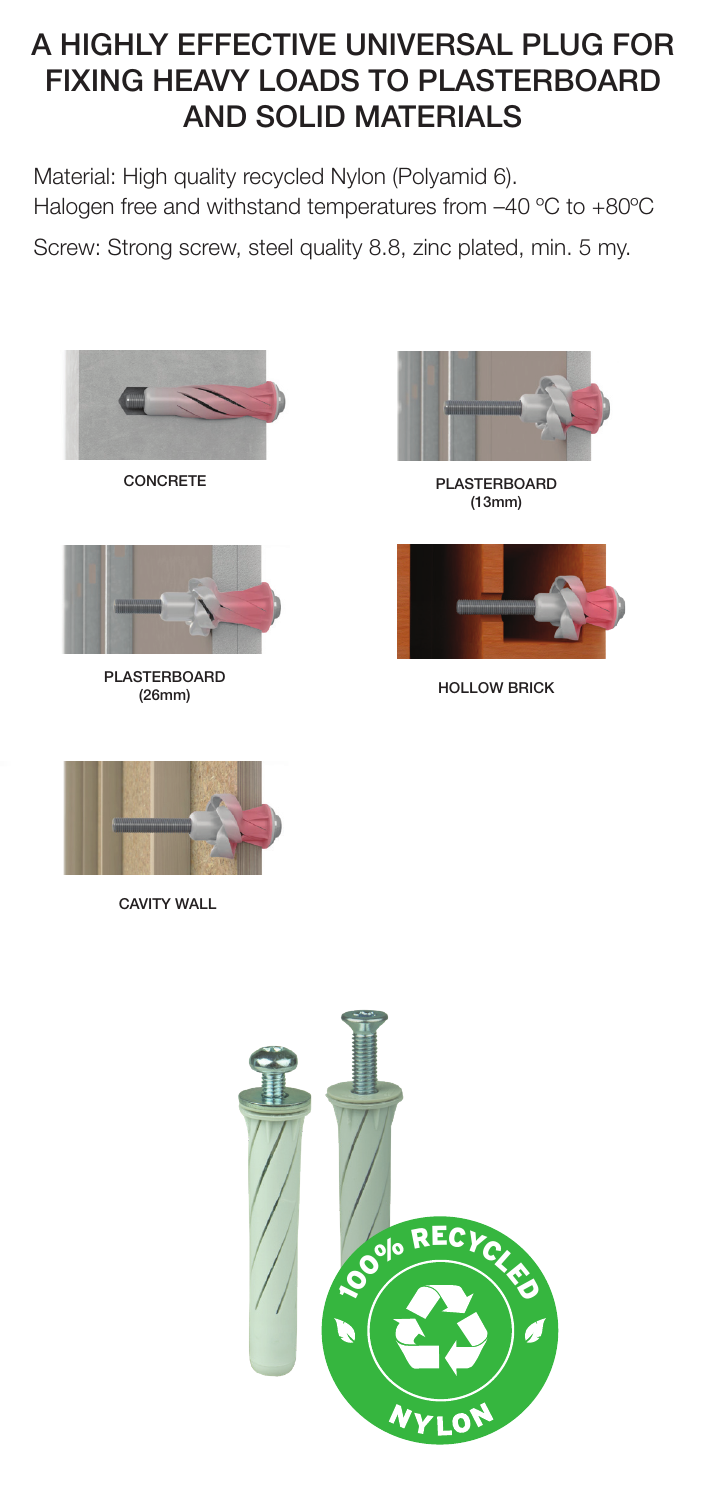## **PRODUCT RANGE**

| Ref. nr. | <b>Type</b>                         | Screw<br>(mm)    |      | Plug<br>Colour Length<br>(mm) | Panel<br>Thick-<br>ness<br>(mm) | Drill<br>Ø | Box<br>Qty |
|----------|-------------------------------------|------------------|------|-------------------------------|---------------------------------|------------|------------|
| 333000   | <b>ST UNIVERSAL</b><br>PAN TORX 25  | 5X65             | Grey | 59                            | 1-28                            | 10         | 25         |
| 333024   | <b>ST UNIVERSAL</b><br>PAN PZ2      | 5X65<br>3F<br>SF | Grey | 59                            | $1 - 28$                        | 10         | 25         |
| 333048   | <b>ST UNIVERSAL</b><br>UHJ TORX 25  | 5X75<br>O        | Grey | 59                            | $1 - 28$                        | 10         | 25         |
| 333062*  | <b>ST UNIVERSAL</b><br>UHJ PZ2      | 5X75<br>35<br>35 | Grey | 59                            | $1 - 28$                        | 10         | 25         |
| 333123   | <b>ST UNIVERSAL</b><br><b>EYE</b>   | 5x55             | Grey | 59                            | $1 - 28$                        | 10         | 15         |
| 333130   | <b>ST UNIVERSAL</b><br><b>HOOK</b>  | 5x55             | Grey | 59                            | $1 - 28$                        | 10         | 15         |
| 333147   | <b>ST UNIVERSAL</b><br><b>ANGLE</b> | 5x55             | Grey | 59                            | $1 - 28$                        | 10         | 15         |

#### LOAD CAPACITY

| MATFRIAI            | <b>MAX LOAD</b> |  |  |  |
|---------------------|-----------------|--|--|--|
| CONCRETE C 20/25    | 110 KG          |  |  |  |
| PLASTERBOARD (13mm) | 25 KG           |  |  |  |
| PLASTERBORD (26 mm) | 45 KG           |  |  |  |

- $\blacksquare$  Safety factor 3 is included
- $\Box$  Only to be fixed by screwdriver with torgue control or by hand
- $\parallel$  High load capacity
- $\Box$  Easy fixing needs NO special tools
- $\blacksquare$  Equally effective for insulated cavities
- $\blacksquare$  Will not damage the plasterboard
- $\blacksquare$  Encapsulated metal nut for high strength
- **Plug is removable**